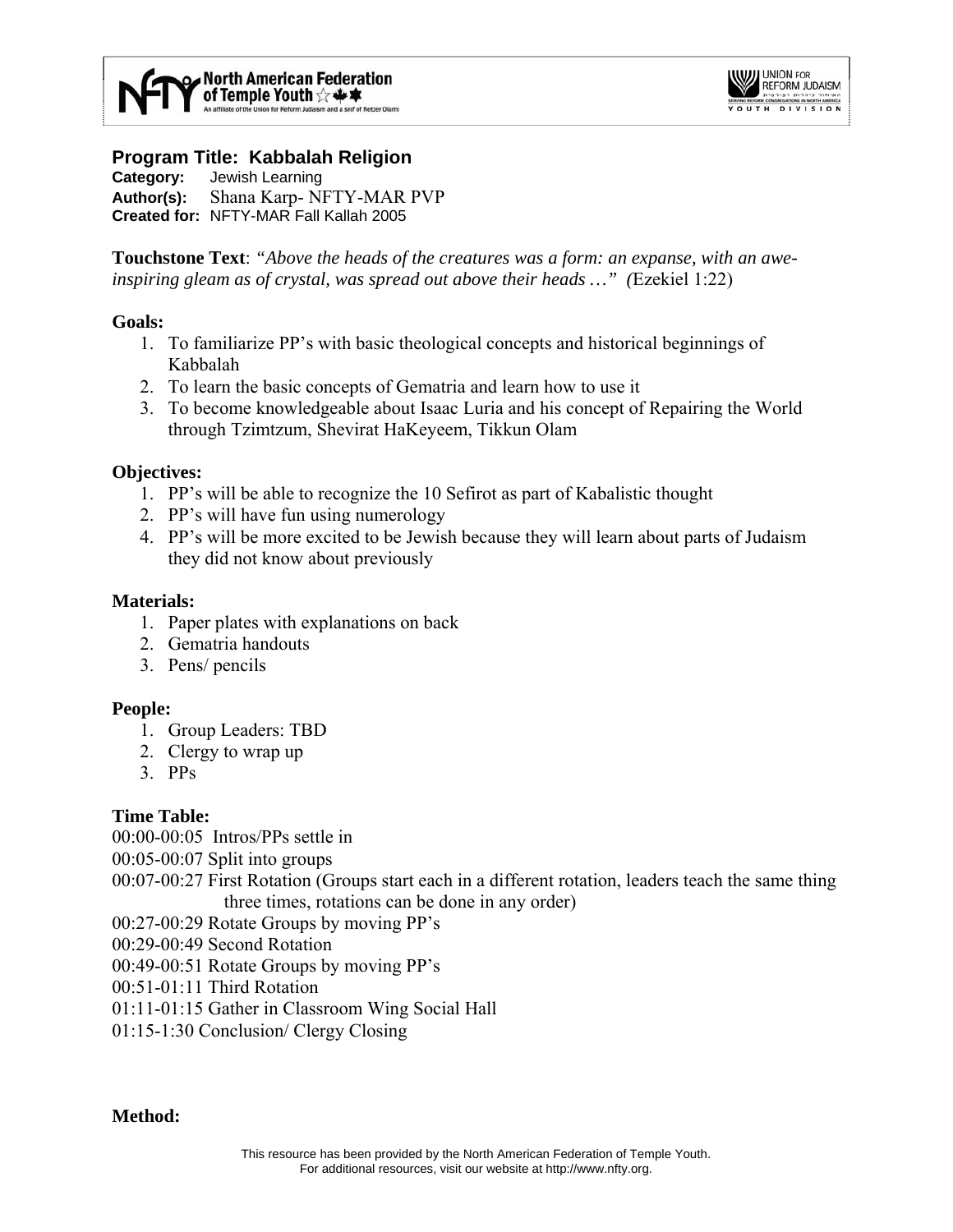ind a snif of Netzer Olami



0:00-0:05 *Settle in: 15 PPS will get a card with a Factoid about Kabbalah on it upon entering*. PPs should already know what groups they are in based on nametags received at registration. Group leaders should be trying to quiet PPs down so we can get started. *Intro:* PL will ask the 15 PPS with cards to stand up and read their factoid about Kabbalah

- 0:05-0:07 *Break into groups:* This should give PP's a chance to find their groups and settle into them.
- 0:07-0:27 *Rotation #1: Sefirot*

00:00-00:03 Names. GLs read the brief explanation of the Sefirot aloud. 00:03-00:08 GLs gives each PP a place with one of the Sefirot on it, with an explanation on the back. PPs draw instinct ideas of how each sphere applies to his or her own life on the front of the paper plates.

00:08-00:14 GLs asks PPs to put the plates into an order as a group based solely on the fact that each sphere connects to the next, that one side of the diagram is Feminine, one side of the diagram is Masculine, and there is one sphere in the center of the diagram.

00:14-00:20 GLs reveal the real order of the Sefirot, hand a copy to the group. PPs discuss the actual design, how it differs from theirs and which of the Sefirot applies to their lives the most.

- Why did the Kabbalists choose this order for the Sefirot, in their minds mirroring the universe and our selves?
- Why would you do it differently?
- Which of the Sefirot is most meaningful to you, and why?
- How can the idea of Sefirot make someones life more meaningful?
- 0:27-0:29 *Rotate*
- 0:29-0:49 *Rotation #2: Gematria*

00:00-00:04 Names. GLs give out handouts on Gematria and make sure PP's understand how to apply Numerology, based on explanation and letter to number diagram.

00:04-00:12 PP's use Numerology and a handout with Biblical names and other words to connect their names to names found in the Bible and other important words.

00:12-00:20 PP's will discuss thoughts and opinions about Gematria

- What is the purpose of the numerology and spending the time with these connections?
- Does it seem "out there" and inaccessible, or meaningful to you? Can it be taken too far?
- How can we use it or any part of it in our lives as Reform Jews?

#### 0:49-0:51 *Rotate*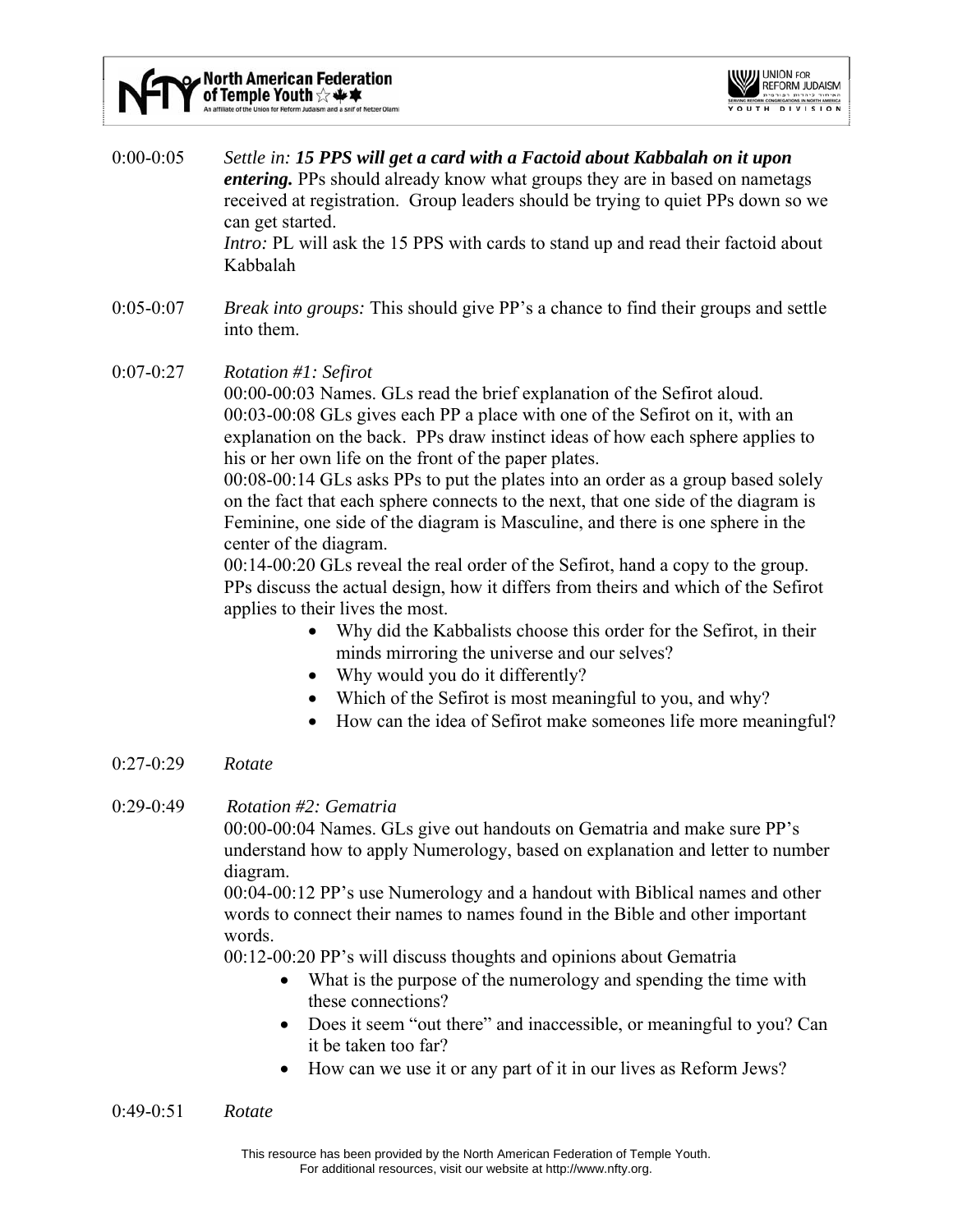

## 0:51-1:11 *Rotation #3- Tikkun Olam:*

00:00-00:05 Names. Everyone receives the Luria handout, and take turns reading out loud within the group.

00:05-00:12 GL leads PPs in discussion about Tikkun Olam

- Before reading this theory, how did you view Tikkun Olam? Does this theory change your view?
- Does this idea motivate us to want to do more Tikkun Olam?
- What aspects of the world are "out of place"?
- What do we think should be focused on more in the way of repairing the world?
- What can be done to fix these aspects of our lives?
- How can there be opportunities every day for Tikkun Olam?
- If everyone has a different view of how the world should be repaired, how can the world actually be repaired?
- Can people themselves be shevirat hakeyleem, shattered pieces? How can people work together to repair the world …. Especially if they have different religions and cultures?
- What motivates us to perform mitzvot?

00:12-00:20 GLs will pass out construction paper, markers, glue. PPs will make

Thanksgiving cards to send to the Volunteers at Camp Jacobs who are still helping with the Gulf Coast rebuilding, thanking them for their continued hard work.

- 1:11-1:15 *Regroup*
- 1:15-1:30 *Clergy Closing*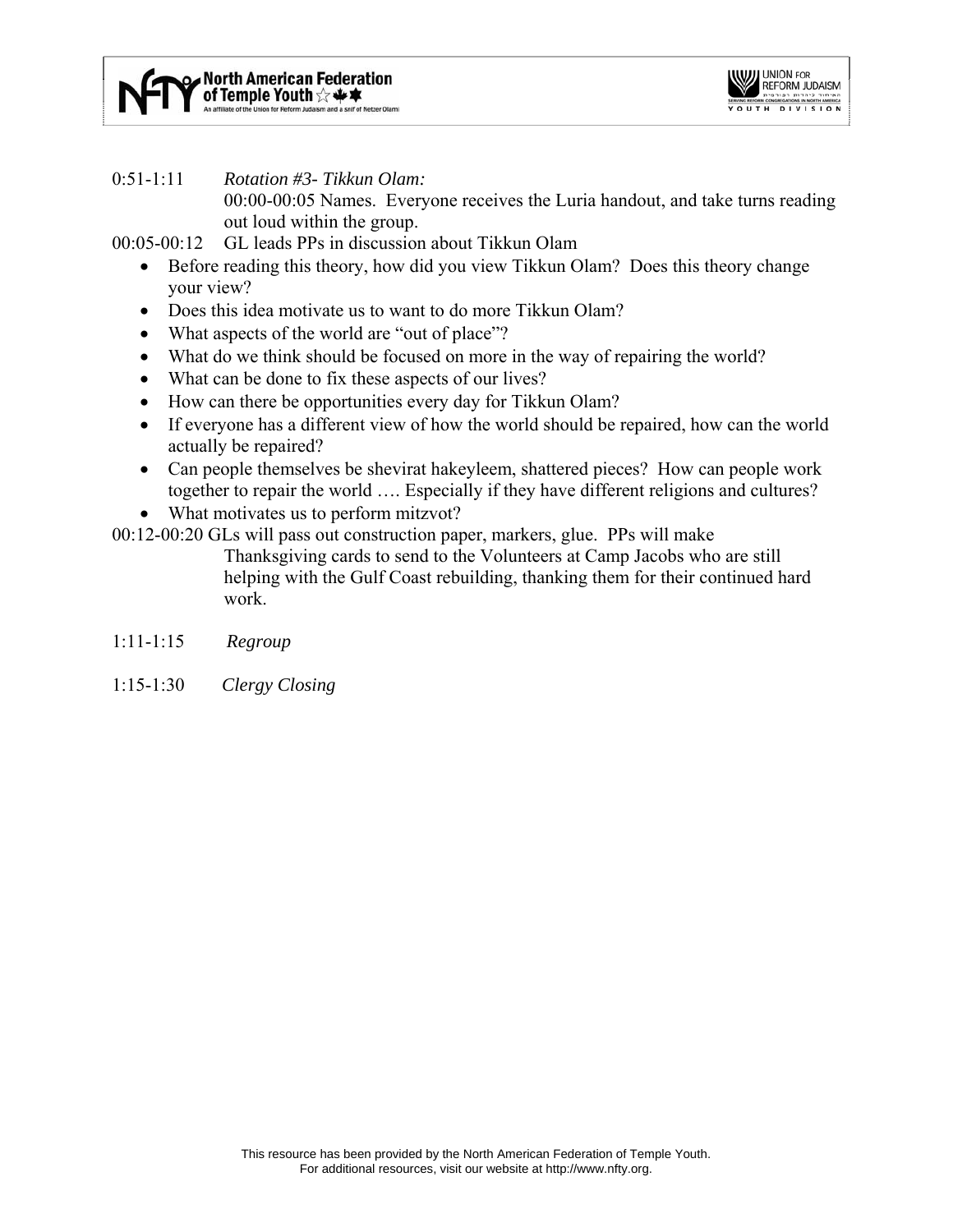

# GEMATRIA HANDOUT

One relatively late offshoot of the Kabbalists' belief that each letter of Torah is

holy is called gematria. Gematria grows out of the fact that each letter of the Hebrew alphabet has a numerical equivalence. For example,  $\aleph = 1$ ;  $\aleph = 10$ ;  $\aleph = 100$ ;  $\aleph \aleph$  $= 10 + 1 = 11$ ;  $5\bar{2} = 10 + 2 = 12$ , etc. The only exceptions are numbers 15 and 16, which are written  $\sqrt{0} = 9 + 6 = 15$ and  $\overline{10}$  = 9 + 7 = 16 --- so as not to write yod and hay or yod and vav, which might be confused for names of God. By comparing the numerical values of different words and phrases, we can gain new insight into the meaning of the text.



The assumption behind this technique is that numerical equivalence is not coincidental. Since the world was created through God's "speech," each letter represents a different creative force. Thus, the numerical equivalence of two words reveals an internal connection between the creative potentials of each one. (see Tanya, Sha'ar HaYichud VeHaEmunah, chapters 1 and 12.)

Using the chart on the back, find the numerical equivalence of your Hebrew name. To do this, simply add the value of each letter. What names in the Bible have the same value? Remember, different Hebrew names can be numerically equivalent! Perhaps some hidden connection exists between you and that biblical character.

From: The *Invisible Chariot by Deborah Kerdeman and Lawrence Kushner*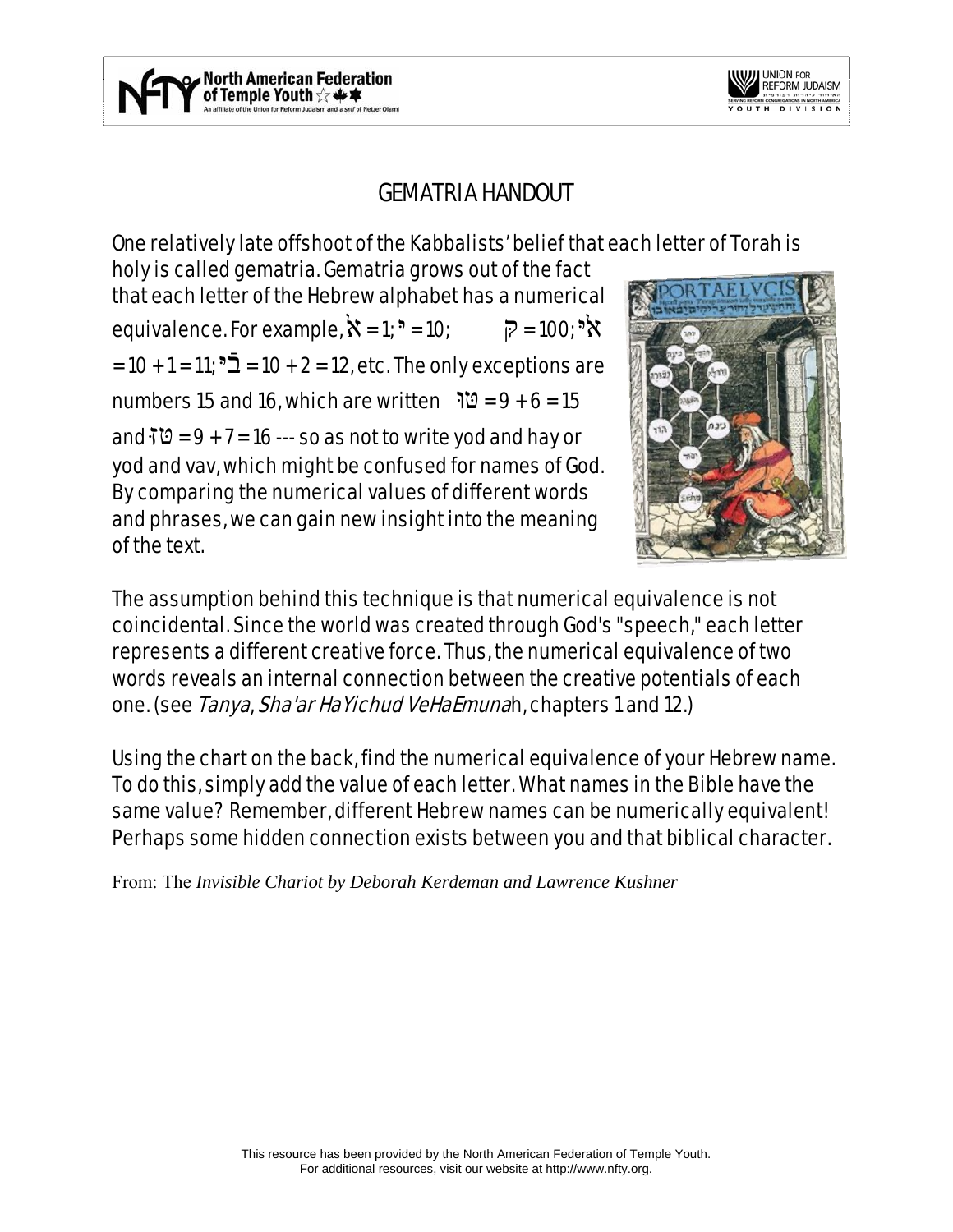

|                         | <b>Gematria Hebrew Letter Table</b> |                                                       |                         |                         |
|-------------------------|-------------------------------------|-------------------------------------------------------|-------------------------|-------------------------|
| <b>Hebrew</b><br>Letter | <b>Letter Name</b>                  | <b>Absolute</b><br><b>Value</b>                       | <b>Ordinal</b><br>Value | <b>Reduced</b><br>Value |
| N                       | alef                                | 1 or<br>1000                                          | 1                       | 1                       |
| 2                       | beit                                | 2                                                     | 2                       | 2                       |
| Ā                       | gimmel                              | 3                                                     | 3                       | 3                       |
| Т                       | dalet                               | 4                                                     | 4                       | 4                       |
| n                       | hei                                 | 5                                                     | 5                       | 5                       |
| I                       | vav                                 | 6                                                     | 6                       | 6                       |
| T                       | zayin                               | 7                                                     | 7                       | 7                       |
| n                       | chet                                | 8                                                     | 8                       | 8                       |
| U                       | tet                                 | 9                                                     | 9                       | 9                       |
| ٠                       | yud                                 | 10                                                    | 10                      | 1                       |
| D<br>٦                  | <i>kaf</i> or<br>final kaf          | 20                                                    | 11                      | $\overline{2}$          |
| 7                       | lamed                               | 30                                                    | 12                      | 3                       |
| n<br>D                  | mem or<br>final mem                 | 40                                                    | 13                      | 4                       |
| 1<br>ı                  | nun or<br>final nun                 | 50                                                    | 14                      | 5                       |
| o                       | samech                              | 60                                                    | 15                      | 6                       |
| y                       | ayin                                | 70                                                    | 16                      | 7                       |
| Đ<br>9                  | pei or<br>final pei                 | 80                                                    | 17                      | 8                       |
| Y<br>۲                  | tzadik or<br>final<br>tzadik        | 90                                                    | 18                      | 9                       |
| P                       | kuf                                 | 100                                                   | 19                      | 1                       |
| ٦                       | reish                               | 200                                                   | 20                      | 2                       |
| U                       | shin                                | 300                                                   | 21                      | 3                       |
| ŋ                       | tav                                 | 400<br>This resource has been provided by the North A | 22                      | 4                       |

North American Federation of Temple Youth. For additional resources, visit our website at http://www.nfty.org.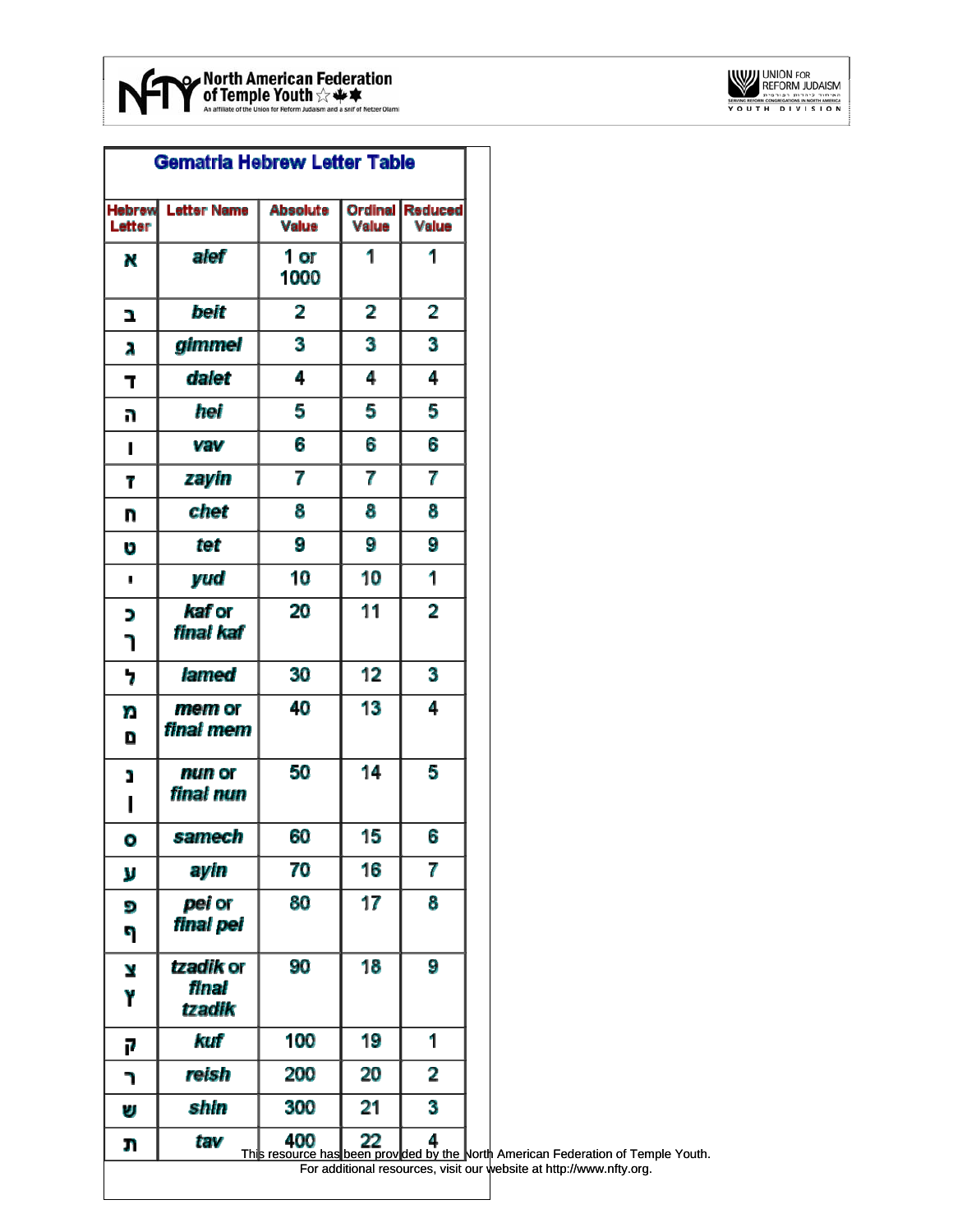



-----------------------------------------------------------------------------------------------

**Jacob - in Hebrew "Yaakov" spelled yud-ayin-kuf-bet** Yaakov is called so because he was born holding the heel of Esav. Thus the root of Yaakov is *ekev* which means "heel" (in Hebrew.) Since the heel is the lowest point on the body it symbolizes humility and submission; Yaakov was submissive to the will of G-d.

In *gematria* Yaakov equals 182, which is 7 times the name of G-d (yud-heh-vav-heh):

yud-heh-vav-heh: 10+5+6+5 = 26 yud-ayin-kuf-bet: 10+70+10+2 = 182

The number seven represents harmony and completeness. Seven notes make a complete musical scale; seven days, a complete week. Thus Yaakov represents the complete and harmonious expression of G-d's name.

**Daniel/Daniella - in Hebrew "Daniel" spelled daled-nun-yud-aleph-lamed** The name Daniel (meaning "G-d is my Judge") alludes to the harmonious combination of two opposite divine powers: *Din* (Strict Judgement) and *Chesed* (Kindness). The first three letters of Daniel can be arranged to spell daled-yud-nun, *Din.* The final two letters spell Aleph-lamed (E-l), a name of G-d that represents His *Chesed.*

The *gematria* of Daniel is 95, equal to the *gematria* of *hamelech,* the king, and *yafeh,* handsome.

daled-nun-yud-aleph-lamed  $4+50+10+1+30 = 95$ heh-mem-lamed-chaf  $5+40+30+20 = 95$ yud-fey-heh 10+80+5 = 95

These traits fit the Biblical Daniel, who, due to his royal ancestry, wisdom and physical beauty was chosen to become the adviser of the Babylonian King Nevuchadnezzar (see Daniel 1:3-4).

**Rebecca - Rivkah in Hebrew spelled resh-bet-kuf-heh** The name Rivkah comes from the root resh-bet-kuf, which denotes binding or connecting. The letters of Rivkah can be rearranged to spell *boker,* "morning" in Hebrew. This indicates Rivkah's quality of Kindness *(Chesed),* a quality that is associated with light and with the beginning of the day.

The *gematria* of Rivkah is equal to that of the word *ishah* (wife in Hebrew) with the *kollel* (the addition of the number 1 to a *gematria* for purposes of comparative analysis). This teaches that Rivkah's traits are those of the wife who completes her husband.

Resh-bet-kuf-heh  $200+2+100+5 = 307$ Aleph-shin-heh 1+300+5 = 306, plus 1 (for the *kollel*) = 307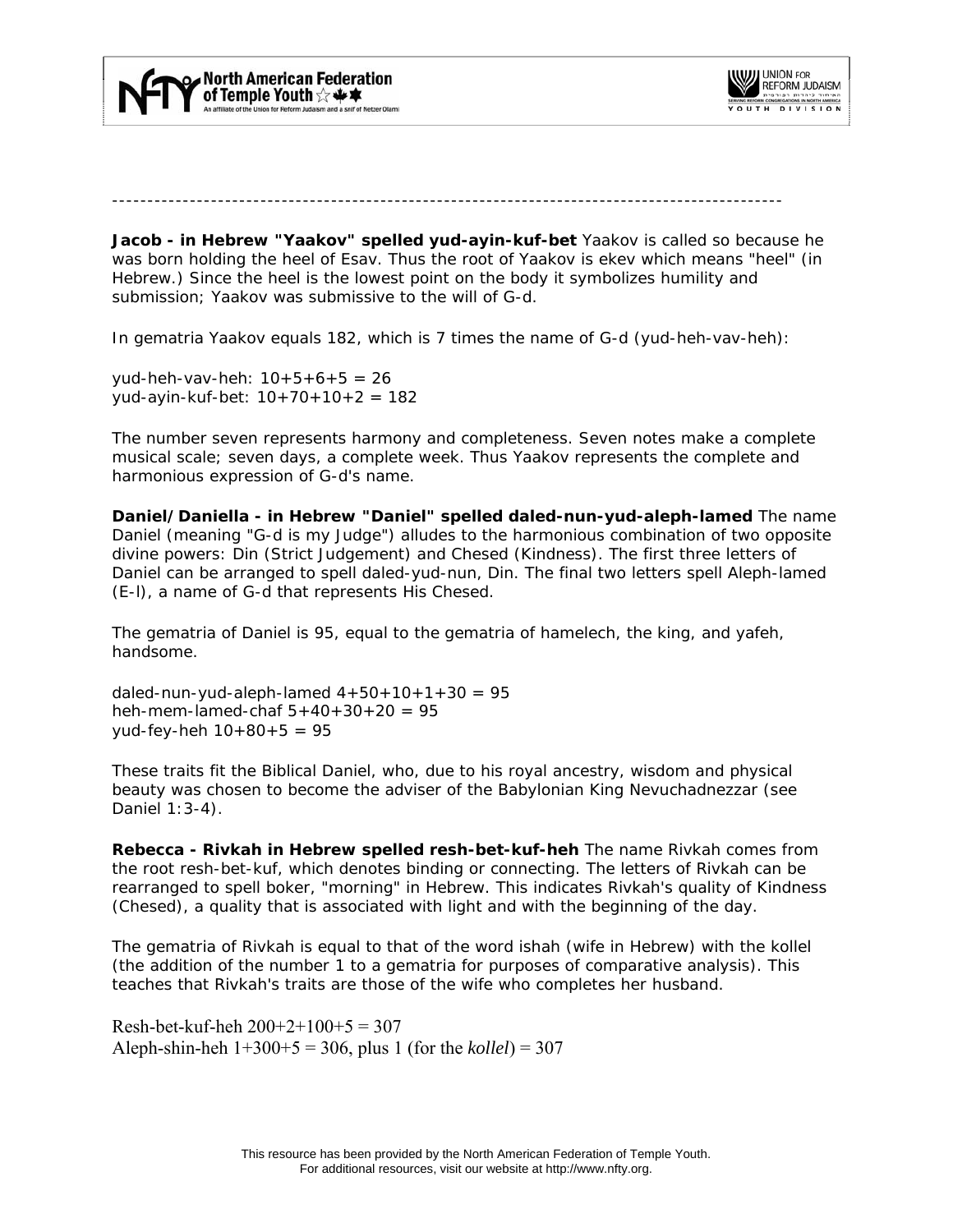



# ISAAC LURIA'S THEORY ABOUT TIKKUN OLAM: **Issac Luria's Account of Creation**

**Issac Luria** was a Rabbi and Kabbalist who lived in the town of Sefat during the middle of the sixteenth century. Luria's symbolic account of creation contains three basic ideas: *Tzimtzum, Shevirat HaKayleem and Tikkun Olam.* 

Tzimtzum: Ordinarily, when we think about "creation," we imagine a process of *expansion*. A new creation not only expands the world. In a sense, it also enlarges the creator, because it represents an extension of him or her. But, since G-d's power is infinite, and G-d is everywhere, there cannot be a place which isn't already G-d! In Luria's vision, creation is the result of a divine contraction. In order to make room for the world, G-d withdrew into G-d's self, separating out a space from within.

Shevirat Hakayleem: Into the void made possible by tzimtzum, G-d set vessels like bowls, intending to fill them with creative light. But the cascade of light was so powerful, the vessels could not contain it, and they shattered in a great explosion. Some light was scattered and became trapped in the strewn shards which now littered creation. These shards are the stuff of our material world.

Tikkun Olam: All the connections of the World System were thrown out of order. All the pieces are there- just not in the proper place or time and not equally distributed. Food, for example, is one "piece." But some people waste food and other people starve. The task of humankind is to repair this cosmic catastrophe by putting the scattered pieces back in order. Making food equally distributed which

According to the Kabbalah, our way of repairing the broken pieces is fulfilled when we perform mitzvot. For the Kabbalists, mitzvot also constitute a system of "Super Adjustments" to the world machine. Since mitzvot apply to every act of living in Kabbalistic tradition, each day provides us with countless opportunities to repair the world. All is out of balance, and it is left to human beings to correct this state of affairs. When we perform mitzvot, therefore, we not only repair the world, we help G-d, too.

*The Invisible Chariot by Deborah Kerdeman and Lawrence Kushner*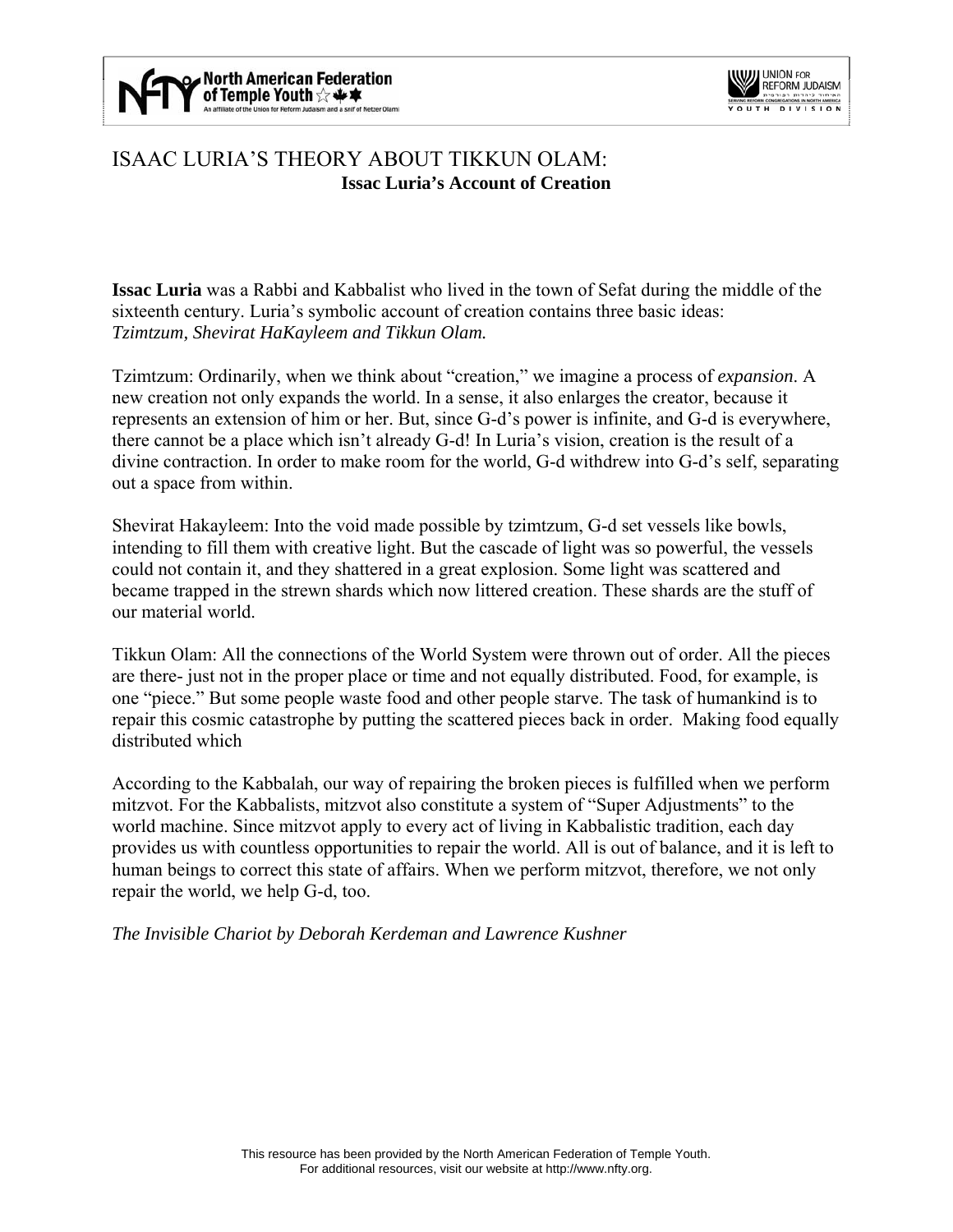



## Explanation of Sefirot – for GLs to read

The idea of Sefirot, is that the Kabbalists wanted to find the closest thing to defining and drawing the idea of God. They needed a "map" to be able to see all aspects of God in the world and in us.

Sefirot are like a map of God's internal system. It ALSO turned out to be a good representation of each of us … thus confirming the idea that we are created B'tzelem Elohim, in the image of God.

The Kabbalists explain, that the system which is you, and the system which is creation, and the system which is God, all correspond. This is no accident. In a world of infinite interconnection, each component is integral to the entire network and ultimately affects all others.